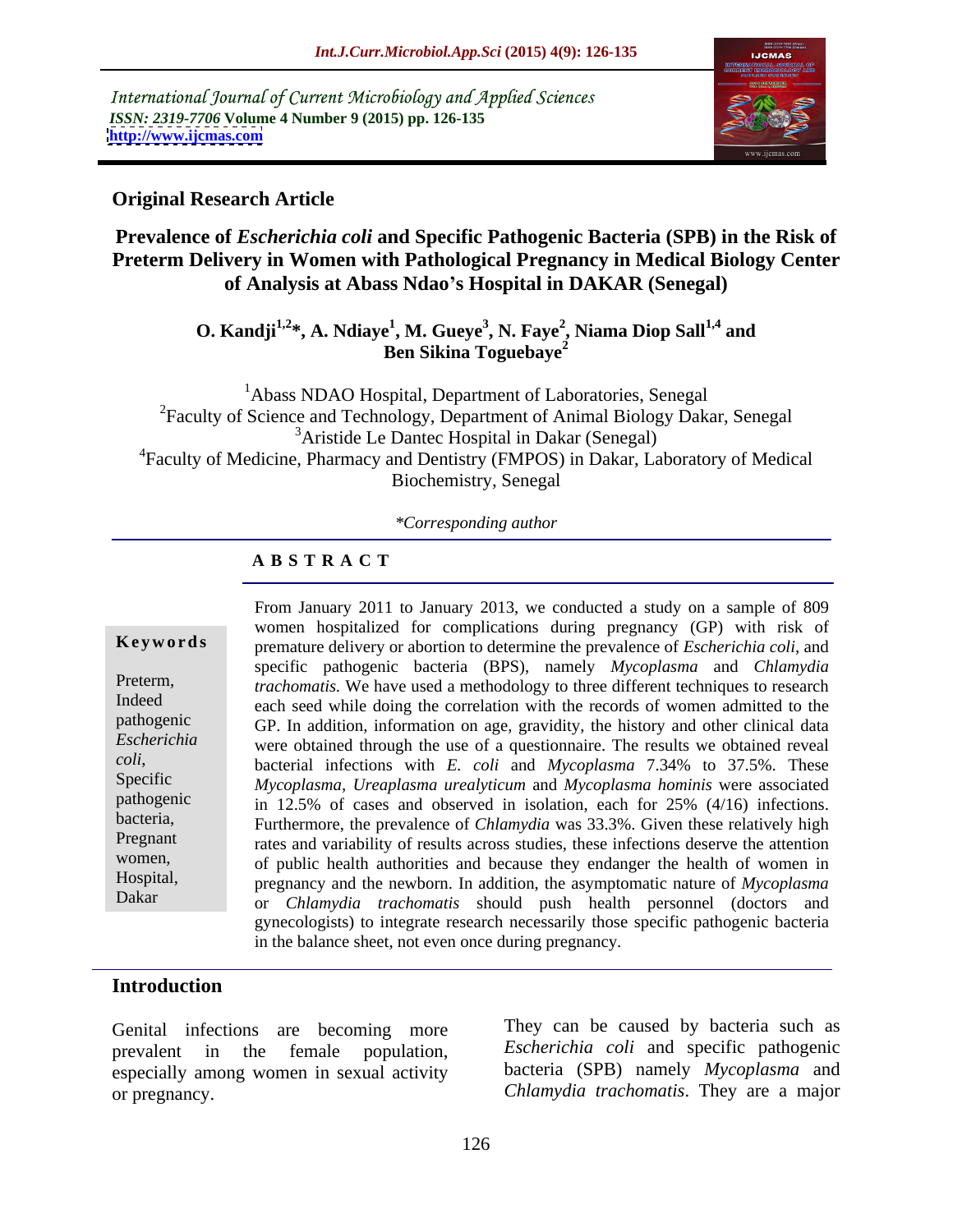women's health problem worldwide, *Neisseria gonorrhoeae*, *Mycoplasma.* For particularly in Senegal, as they are causing Chlamydia trachomatis, culture is enormous damage such as premature and performed on cellular environments. The premature birth abortion. Studies have agents used for Gram dyes – gentian violet, proven that they have most often infectious iodine solution, alcohol at 95°C and fuchsin; causes rank first (Goldenberg *et al.,* 2000). reagents for additional tests to identify According to Andrews *et al.* (2000), women bacteria – hydrogen peroxide to catalase, with *Chlamydia* are at three times higher oxidase discs, D-Galactosidase or risk of premature delivery. These cases may orthonitrophényl ONPG, Erlich's reagent have non-infectious causes such as Kovacs Indole-... are the reagents used for premature rupture of the membrane, fall, the identification of *Mycoplasma* and dizziness, tiredness, cervical opening, placenta praevia, maternal hypertension. It is in this context that we were interested in the To collect and study the urinary secretions: balance sheet of infections caused by Vial, 10ml pipette-tips yellow (about 200 $\mu$ l), *Escherichia coli* and specific pathogenic bacteria in women hospitalized pathological pregnancy (GP) (coming for antenatal **Method** clinics) at Abass NDAO hospital's in Dakar. The general purpose of our study was to assess the impact of genital infections in the 24 hours, no personal hygiene, no antibiotics risk of preterm delivery. or observe a therapeutic window than 5 days

## **Materials and Methods**

Equipment for sampling and analysis of vaginal secretions – specula sterile single- **On the first day:** The vaginal swab is done use disposable surgical gloves, lamp, a with two sterile swabs: at the ectocervix and gynecological examination table with a the endocervix by putting the patient in the sheet of disposable chair collection if lithotomy position while noting the necessary; swabs sterile, sterile, Seeder, rack organoleptic characteristics (odor, packs; hemolysis tubes and test tubes, gas lighters or lighter; blades and sterile plates, Bunsen burner, saline, sterile pipettes Pastors, optical microscope, sterile dry (name, date of sampling, results ...), plastic (KH), Mannitol-mobility nitrate, citrate sought, the culture media are specific for and possibly *Trichomonas*). Another

*Chlamydia trachomatis*, culture is oxidase discs, D-Galactosidase or *Chlamydia trachomatis.*

saline and centrifuge were used.

## **Method**

The terms of the review: Abstinence at least before the removal and off rules.

# **Sampling**

organoleptic characteristics (odor, abundance and color).

## **Microscopic examination**

tubes, immersion oil, records of benches State fees: This review provides a hand to pipette Disposable Tips, pencil or felt, count each type of germ, and secondly to the aluminum foil, oven, Backgrounds cultures qualitative cytology: that is to say the note (Sabouraud, Chapman, cooked blood agar presence of all the elements seen (epithelial (GSC) or chocolate agar (MHSC) and eosin cells, especially red blood cells and methylene blue (EMB) Muller Hinton (MH), leukocytes as the absence of leukocytes mini-gallery: Urea, Indole, Kligler Hajna from the first day does not allow us to Simmons (CS) and the CLED medium used swab (PV) if the patient is not treated with only for urinalysis. According bacteria antibiotics, the "Clue-Cells", yeasts, hyphae the quantitative cytology: that is to say, continue the work in the case of a vaginal possibly *Trichomonas*).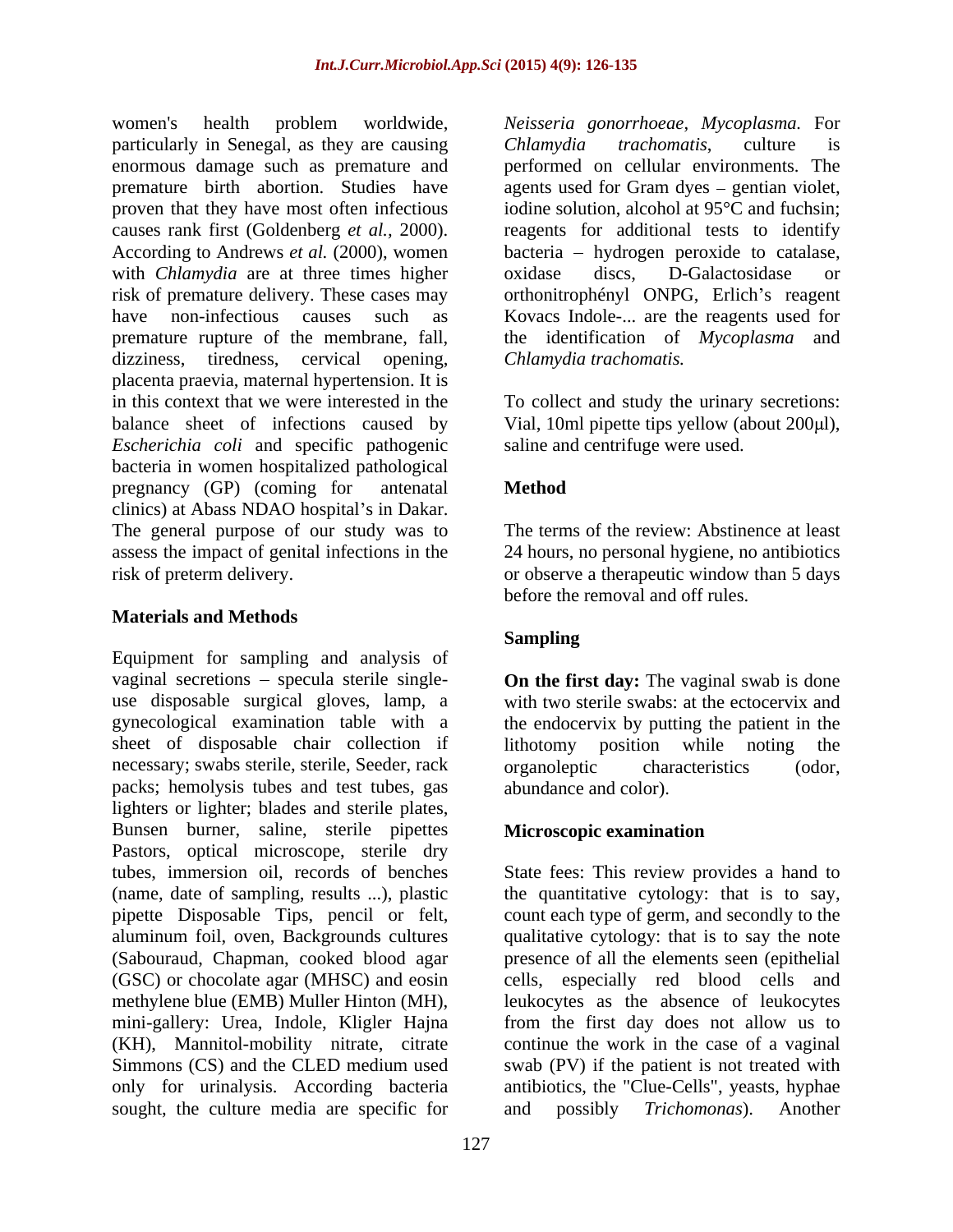Gram staining: The preparation is dried, day. attached to the burner flame and then stained

**Culture**: All vaginal swabs were seeded yeast fresh, Chapman if Gram +ve cocci, and eosin methylene blue to confirm the

detect the presence of *Mycoplasma hominis* and *Ureaplasma urealyticum* or both simultaneously. The advantage of this test is we have the germ in question and sensitive<br>antibiotics, resistant or intermediate. After

**On the second day**: The Wanted germs are isolated and identified. In culture dishes dilution on the CLED medium to be where absence of growth, all the boxes will incubated for 24 hours at a temperature of is no infection and bacteriological search

preparation is done directly on the blade microscopically to determine the type of with endocervical swab which is used for germ in question (coccis or bacilli) and then Gram staining. The state of School and Te-isolate on Mueller Hinton medium for re-isolate on Mueller Hinton medium for pure strains. The reading will be the third day.

with Gram. After staining, the reading is **On the third day**: After staining and done under a microscope at a magnification observation of the germ in question if they of x100. This examination after staining is are Gram-negative bacilli (B-), we put a used to classify the bacterial flora in type I, small door in the mini-galleries with specific II, III and VI, the diagnosis of bacterial cultures (CS, KH, MM; Urea Indole). If CS, vaginosis *Gardnerella vaginalis* by H2S, TDA, VP and Urea are negative (CS -; highlighting the "clue cells". Urea -, H2S -, TDA -, VP -) and Mannitol, onto the following media: Sabouraud if there ONPG+ and IND+), we say that this is *E.* Mobility, glucose, lactose, ONPG, Indole are positive (Man+, Mob + Glu +, Lact +, *coli*.

presence of *Enterobacteria*. In the case of gram-positive cocci (C +) we **For** *Chlamydia***:** it is a test cassette, the suspension of the colony, positive, driving a presence of two red bands indicates a Staph latex test which gives positive positive test while only one band (control) *Staphylococcus aureus* and *Staphylococcus*  indicates a negative test. By against spp to negativity. If catalase is negative, *Mycoplasma,* research is done using a test *Streptococcus* grouping (A, B, C, D, F, G) is well (ten wells for a single search) that can carried out; susceptibility testing will be catalase by hydrogen peroxide and carried out after this step.

that it is associated with susceptibility. So successive days: On the first day, we need antibiotics, resistant or intermediate. After after eliminating the first streams. Then inoculation, the culture media were centrifuged bed fresh for note the number of incubated in an incubator at 37 ° C for 24 white blood cell and epithelial cells per field hours. The prior to a dilution of  $1/10000$  of urine that is where absence of growth, all the boxes will incubated for 24 hours at a temperature of be discarded except Sabouraud medium to 37° C; playback will be at the second day. be presented to the oven for another 24 On the second day, the observation of the hours. By pushing against where with few CLED medium has 2 Case possibilities: If leukocytes detected in the fresh state, there there is growth, it is necessary to count the stops if the clinic supports. Otherwise, there the number of leukocytes (> 5 leukocytes is infection. Colonies found in the boxes will per field), it is concluded that it is a urinary be Gram stained and then examined tract infection; If there is no growth and / orThe culture of ECBU requires two 5ml of whole urine in a haemolysis tube to say to 10 ul of urine in 1ml of sterile physiological saline and inoculate 10 ul of dilution on the CLED medium to be number of colonies  $(> 10)$  associated with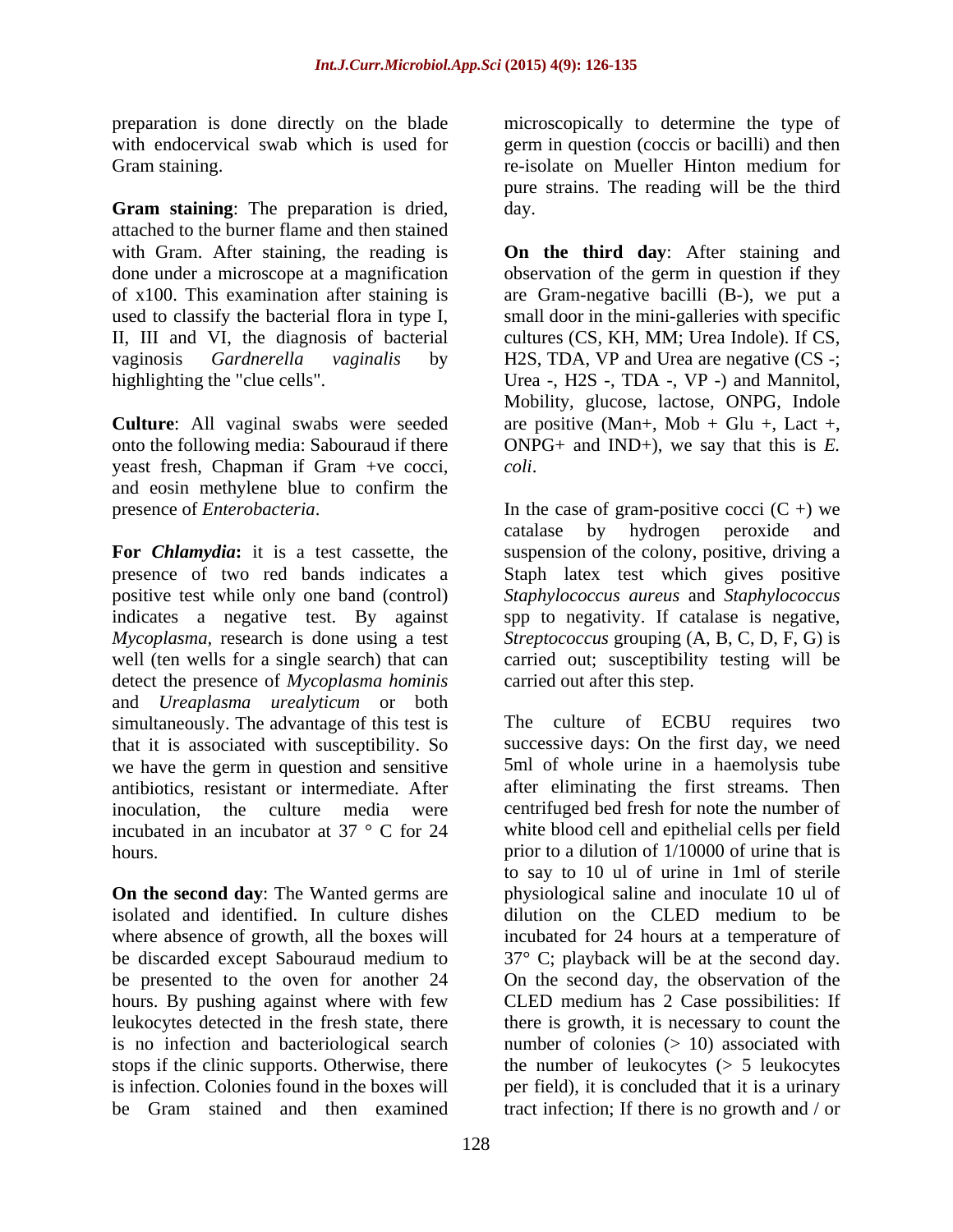There are absence of urinary tract infection. 20–29 are more infection with a rate of 50%

Secondly, to follow the evolution of these pathological pregnancy in women having a

Our study population consists of 809 women 7.34% (8 positive cases / 109) (Figure 1); hospitalized for complications during Chlamydia trachomatis: 33.3% (four years. The age of some patients has not yet as that of Mycoplasma hominis alone: 25% study population consists mostly of women associated in equal prevalence of 12.5% aged 20–49 years who are of childbearing (Table 8). age. Women with  $20-29$  years and  $30-39$ premature rupture of the membrane (14.5%) has not been specified  $(36.7%)$  and those prevalence of 38.5%. who have never had children with 21.36%. had 109 research requests from *E. coli*; 16 applications of *Mycoplasma* and *Chlamydia*  of 12 applications. In the case of *E. coli*, requested by the midwife or control is

leukocyte count is less than 5 per field, only 8 women had a positive test. Women comparative approach at the hospital activity are infected. No cases were recorded registers. Furthermore, we sought to between 40 and 49 (Table 5). In the case of determine the prevalence of those at risk of *Mycoplasma*, we have 6 positive tests. abortion or premature birth, whether the Always women aged 20–29 are more targeted bacteria, other germs or having a infection with a rate of 50% (Table 6). For non-infectious cause. Chlamydia, only 4 cases are always positive **Results and Discussion** majority 50% (Table 7). The prevalence of pregnancy (GP) Gynecology at Abass positive cases / 12) (Figure 2) and NDAO the hospital between January 2011 *Mycoplasma* prevalence is 37.5% (6 positive and December 2013. Ages ranging from 15 cases / 16). The prevalence of infection to 49 are divided into age groups of 10 *Ureaplasma urealyticum* alone is the same been mentioned. Table 1 shows that the (4 positive / 16). Both germs were 20 29 are more infection with a rate of 50% *E. coli.* The women of 15–19 years and 30– 39 represent the same percentage (25%). These three age groups in full genital with the edge  $20-29$  which represents the infections due to targeted germs: *E. coli*: 7.34% (8 positive cases / 109) (Figure 1); *Chlamydia trachomatis*: 33.3% (four as that of *Mycoplasma hominis* alone: 25% associated in equal prevalence of 12.5% (Table 8).

years are the most numerous with respective **For** *E. coli*, our results differ from those percentages of 34.36% and 18.17%. The Giullane *et al.* (2003) reported a lower value table II shows that among the 809 patients, than ours 0.5% (1 in 212 women) of women reasons for consultation were most often: the in premature risk or premature rupture of the threat of premature birth (31.78%), membrane. They are also contrary to those and pregnancy-induced vomiting (10.06%). value of 49% (64 premature sur132) were The table 3 shows that among hospitalized born before 33 weeks as well as a newspaper patients, women most prone to this threat are of the Tunisian society of Medical Science paucipares having at least four children with published in 2008, *E. coli* was the 37.57% followed by those whose status does predominant germ in preterm found with a of Scharg et al in 2006 with a very high prevalence of 38.5%.

In our study (Table 4), the Paucigeste are This difference in prevalence in these most exposed with 34.49% followed by studies could be explained by variability on primigravidae (20.77%). It shows a very sample sizes, different sensitization on the high proportion of those whose status is not pathogenesis of this bacterium. Failure clear (36.71%). According to the age, further investigations especially in the case among the 809 women hospitalized GP, we of our study because among women hospitalized in GP, there is a small part that makes this examination the rest is either not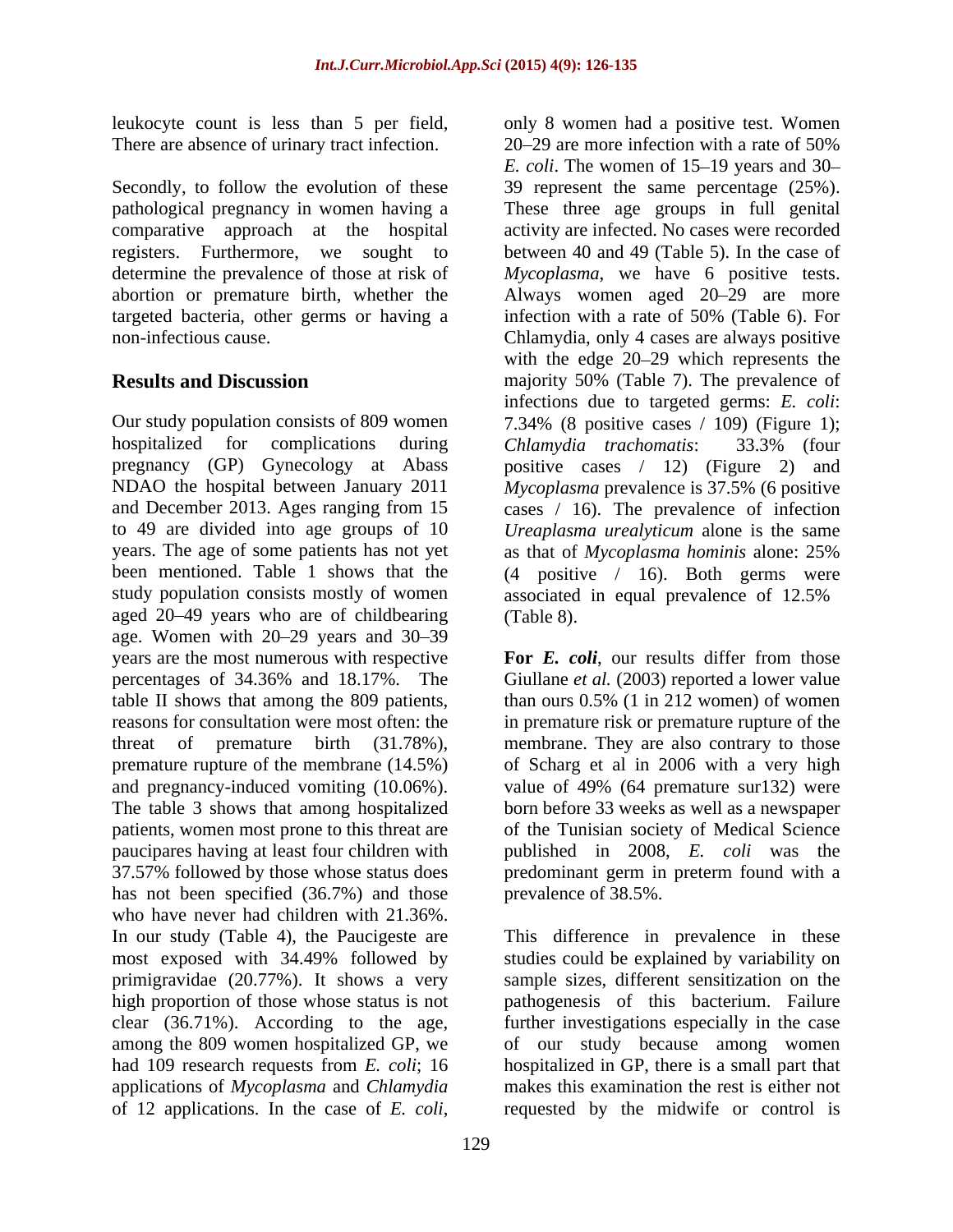requested but not made by means of faults 2011b), *Chlamydia trachomatis* had a (poverty) or it is the lab that has no reagents. These reviews should be mandatory for recently given birth prematurely, detected by pregnant women, they suffer from an the test method instead of urine released or immune defense caused not only by the high other placentas. rate of hormones but also venous stasis

**For** *Chlamydia trachomatis*, our results are increase of this plague misunderstood by its similar to those of Rours *et al.* (2011a) with asymptomatic nature because many women a prevalence of 25% (76/304), detected by live without knowing especially women in PCR in placental tissues of women  $\leq 32$  pregnancy that have acid flora in favor of weeks. However, our results are pathogenic bacteria. It could be due to a non contradictory to those of a lot of studies with lower frequencies, the article published in Brazil in 2008, *Chlamydia* trachomatis **For** *Mycoplasma*, our results are similar to (Silveira *et al.,* 2009). This same prevalence was found in the United States on women prevalence of 24% and those found in Czech

another study by Kataoka and al in 2006 another study Rours *et al.* (2011b) in another article, *Chlamydia trachomatis* was detected by PCR in placental tissues of women  $\leq 32$ weeks with a prevalence of 25% (Jane Hitti

study in 2004 (Matovina *et al.,* 2004) on miscarriages between 4 and 19 SA, *Chlamydia trachomatis* prevalence was a study conducted in South Africa in 2006 (Odendaal and Schoeman, 2006), relative prevalence of *Chlamydia* was 2.20%. They are contradictory to still another study done in the Netherlands in 2011 (Rours *et al.,*

prevalence of 4% for women who have other placentas.

(urine incompletely). This disparity may be several explanations by variability in the study population; an - sexual abstinence or multiple partners.

infection during pregnancy was 4.8% aged 18 26 years (Miller *et al.,* 2004). in 1985 (Kapatais-Zoumbos *et al.,* 1985) on Our results are always adverse to those of membranes, 28% were colonized with *M.* (Kataoka *et al.,* 2006), the prevalence of *urealyticum* 68% were positive. Our results *Chlamydia trachomatis* was 3.2%; as well as are contrary to those of a study done at the article on infectious diseases Rours *et al.* Brussels in 2009 (Lee *et al.,* 2009),  $(2010a)$  35 and SA  $(7.4\%)$  were premature births are 53.6% with significantly <SA preterm before 32 (14.9%) colonization by *U. urealyticum*; so those of associated with *Chlamydia trachomatis*; another study in 1988 (Ndiaye *et al.*, 1988), those of an article by Taylor-Robinson Lamont in 2010, *M. hominis* had a prevalence of 24% and those found in Czech 225 women with premature rupture *hominis* but differ to those obtained *U.* premature births are 53.6% with colonization by *U. urealyticu*m; so those of another study in 1988 (Ndiaye *et al.,* 1988), *U. urealyticum* was present in 96%, but it was found that in 32% of women who do not have rupture of the membrane.

*et al.,* 2010). They also deviate from a study done in These results differ from those of Croatian the culture of placentas from pregnancies 0.9% in placental tissues examined; those of adopted in the various study centers, which Japan in 2010 (Mc Gowin *et al.,* 2010) on with preterm birth less than 32 weeks, the prevalence *Ureaplasma* is 83%. In addition to the different sensitivities and specificities is likely to give variable results, the degree of risk of sexual exposure on maternal health could thus affect this diversity.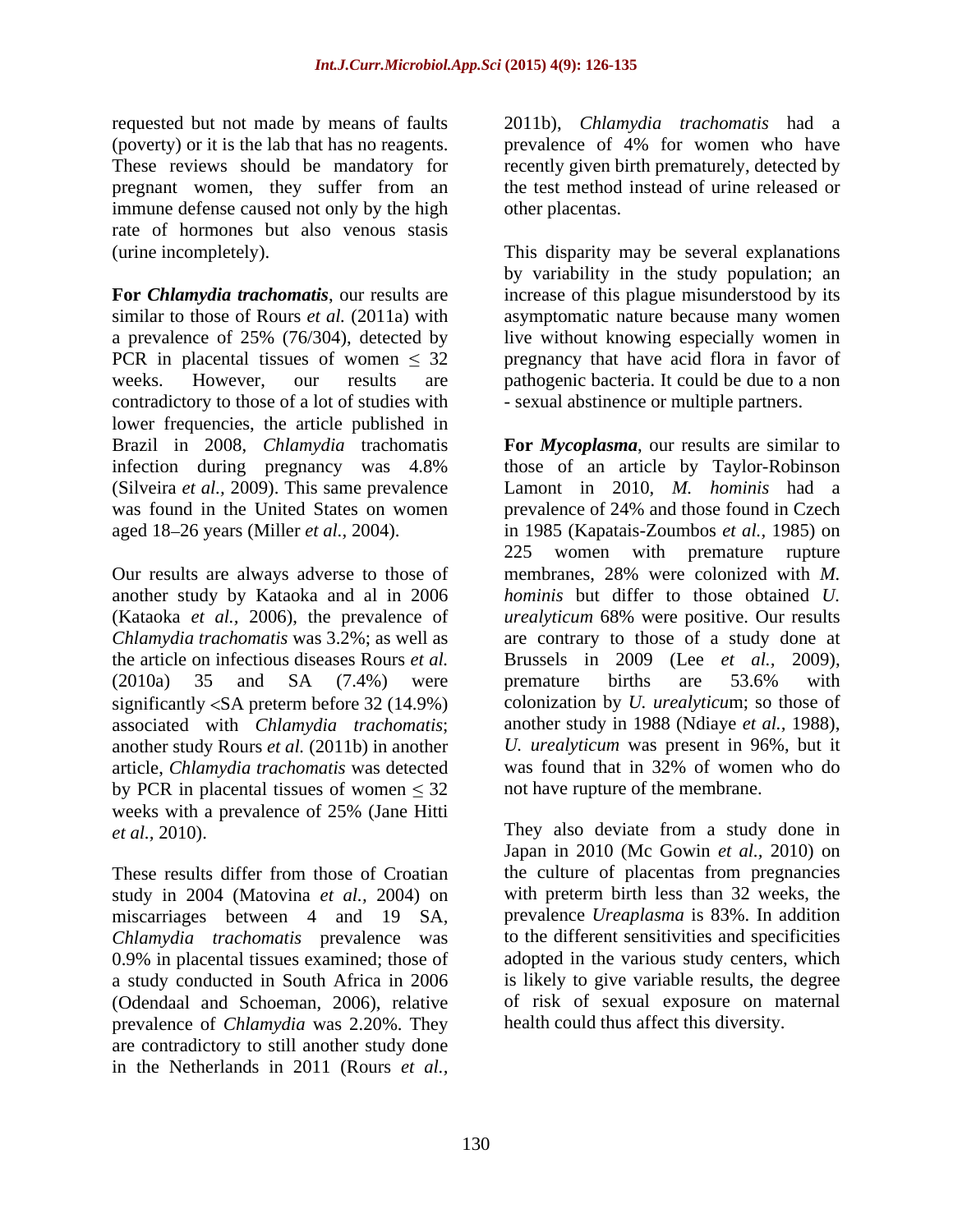### *Int.J.Curr.Microbiol.App.Sci* **(2015) 4(9): 126-135**

## **Table.1** Study population by age

| Years                                     | <b>Number</b> | Percentage $(\% )$            |
|-------------------------------------------|---------------|-------------------------------|
| $15-19$                                   |               | $\mathbf{z}$<br>ັບບ           |
| $\Delta \Delta$ $\Delta \Delta$<br>ZU -43 |               | 34,36                         |
| $30 - 39$                                 | 147           | 18,17                         |
| 4V -4Y                                    |               | $\bullet$ $\bullet$ $\bullet$ |
| Not specified                             | ິ             | 39,92                         |
| <b>Total</b>                              | 809           | <b>100</b>                    |

| <b>Admission Reason</b>                        | <b>Number</b> | Percentage $(\% )$ |
|------------------------------------------------|---------------|--------------------|
| Pre eclampsia                                  | 70            | 7,9                |
| <b>Preterm labor (PL)</b>                      | 281           | 31,78              |
| Malaria syndrome                               | 49            | 5,5                |
| Infectious syndrome                            | 32            | 3,6                |
| Scarred uterus                                 | $\sim$        | 0,3                |
| Premature rupture or fluid flow (trace amnion) | 129           | 14,5               |
| <b>Vomiting of pregnancy</b>                   | 89            | 10,06              |
| Metrorrhagia                                   | 49            | 5,5                |
| Severe anemia                                  | $\mathbf{Q}$  | 1,01               |
| Dead egg retention                             | 47            | 5,3                |
| Hyper blood pressure (hypertension)            | 15            | 1,69               |
| Threatened abortion                            | 54            | 6,1                |
| Large ovarian cyst or myoma                    | 13            | 1,47               |
| Decidual hematoma                              |               | 0,45               |
| Toxemia of pregnancy                           |               | 0,3                |
| Hypertensive heart disease                     |               | 0,56               |
| Drop                                           |               | 0,1                |
| Cervical opening                               |               | 0,45               |
| Dizziness                                      | $\sim$        | 0,2                |
| Placenta previa                                | 15            | 1,6                |
| Fetal tachycardia                              | $\Omega$      | 0,2                |
| Insulin-dependent diabetes (IDDM)              | 8             | 0,9                |
| Total                                          | 884           |                    |

## **Table.2** Study population by reason for consultation

## **Table.3** Study population according to gender

| rarity             | Number | $\sqrt{2}$<br>Percentage<br>. |
|--------------------|--------|-------------------------------|
| <b>Nulliparous</b> |        | 212<br>有主义                    |
| Pauciparous        |        | $\sim$ $\sim$                 |
| Multipare          |        |                               |
| Not specified      | ,,     | $\sim$ $\sim$ $\sim$<br>vv.   |
| <b>Total</b>       | 809    | <b>100</b>                    |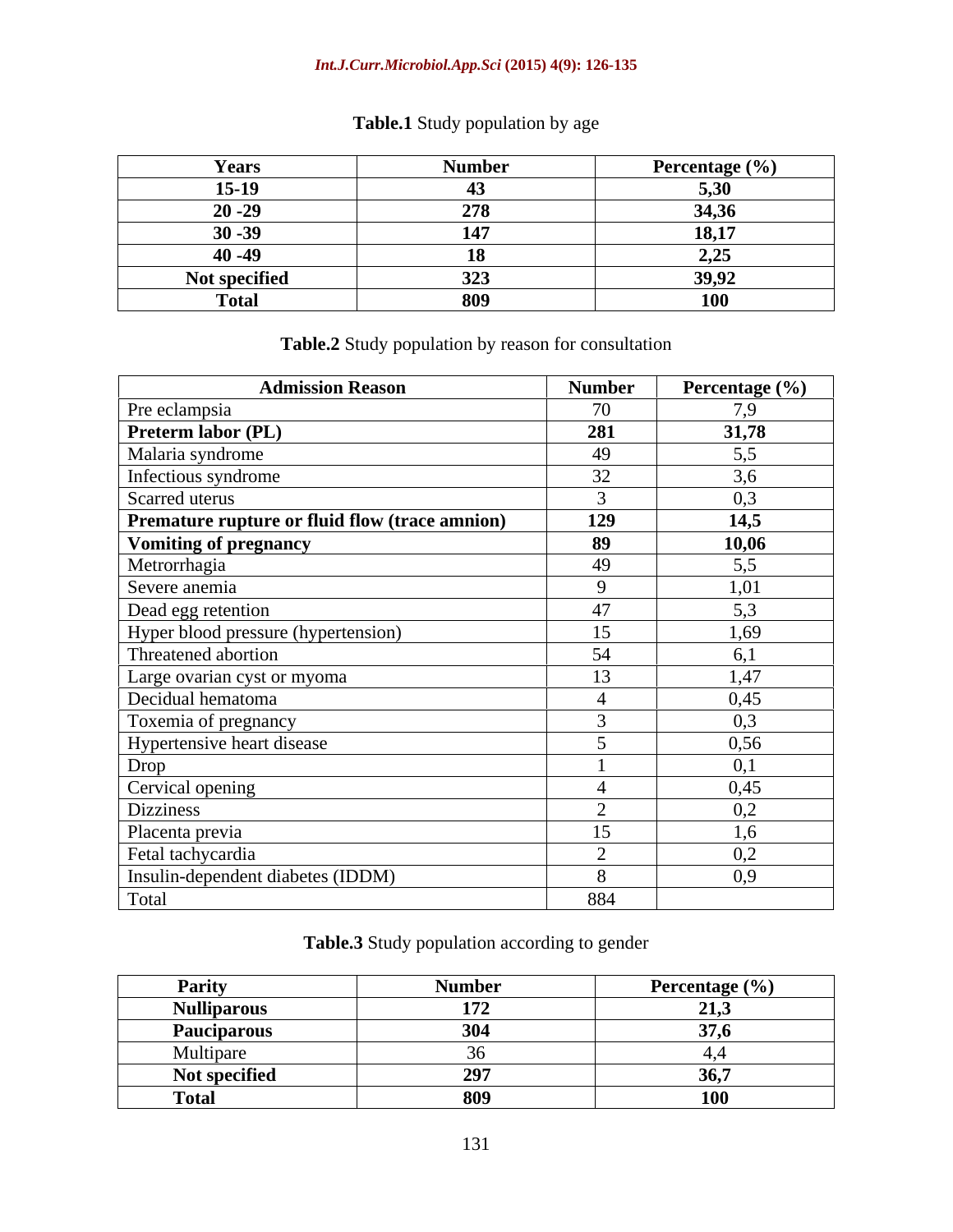### *Int.J.Curr.Microbiol.App.Sci* **(2015) 4(9): 126-135**

## **Table.4** Study population according to gestity

| Gesture        | Number | Percentage (%)          |
|----------------|--------|-------------------------|
| <b>Gravida</b> |        | $\sim, \prime$          |
| Paucigravida   |        | 74,4,                   |
| Multigravida   |        | 8,03                    |
| Not specified  |        | $\sim$ $\sim$<br>ึง - ก |
| Total          | 0U Z   | 100                     |

**Table.5** Distribution of infection with *E. coli* results by age

|                    |                        | <b>Infection to</b> |               | <b>Infection to</b>    |
|--------------------|------------------------|---------------------|---------------|------------------------|
|                    | $E. \text{ } coli (+)$ |                     |               | $E. \text{ coli } (-)$ |
| <b>Age (Years)</b> | <b>Number</b>          | Percentage          | <b>Number</b> | Percentage             |
|                    |                        | (%)                 |               | (9/0)                  |
| $15-19$            |                        |                     |               | ر و ب                  |
| $20-29$            |                        | 50                  |               | 36,6                   |
| 30-39              |                        |                     | ∸-            | 24,75                  |
| 40-49              |                        |                     |               | 15,8                   |
| Not specified      |                        |                     |               | 15,8                   |
| Total              |                        | 100                 | 101           | 100                    |

## **Table.6** Distribution of results to *Mycoplasma* infection by age

|                 |        | Infection to     |        | Infection to       |
|-----------------|--------|------------------|--------|--------------------|
| Age (year)      |        | $Mycoplasma (+)$ |        | $Mycoplasma$ $(-)$ |
|                 | Number | Percentage       | Number | Percentage (%)     |
|                 |        | (%)              |        |                    |
| $15-19$         |        |                  |        | 10                 |
| 20-29           |        |                  |        |                    |
| 30-39           |        | 33,3             |        |                    |
| $ 40-49\rangle$ |        | 16,7             |        | 10                 |
| Not specified   |        |                  |        |                    |
| Total           |        | 100              | 10     | <b>100</b>         |

**Table.7** Distribution of *Chlamydia* infection results by age

| Age     | Infection to | Chlamydia trachomatis $(+)$ | Infection to | $\vert$ Chlamydia trachomatis $\vert$ - |
|---------|--------------|-----------------------------|--------------|-----------------------------------------|
|         | Number       | Percentage                  | Number       | Percentage                              |
| $15-19$ |              |                             |              |                                         |
| $20-29$ |              |                             |              |                                         |
| $30-39$ |              |                             |              |                                         |
| 40-49   |              |                             |              | ⊥∠⊸                                     |
| Total   |              | 100                         |              | 1 <sub>0</sub><br>1 V V                 |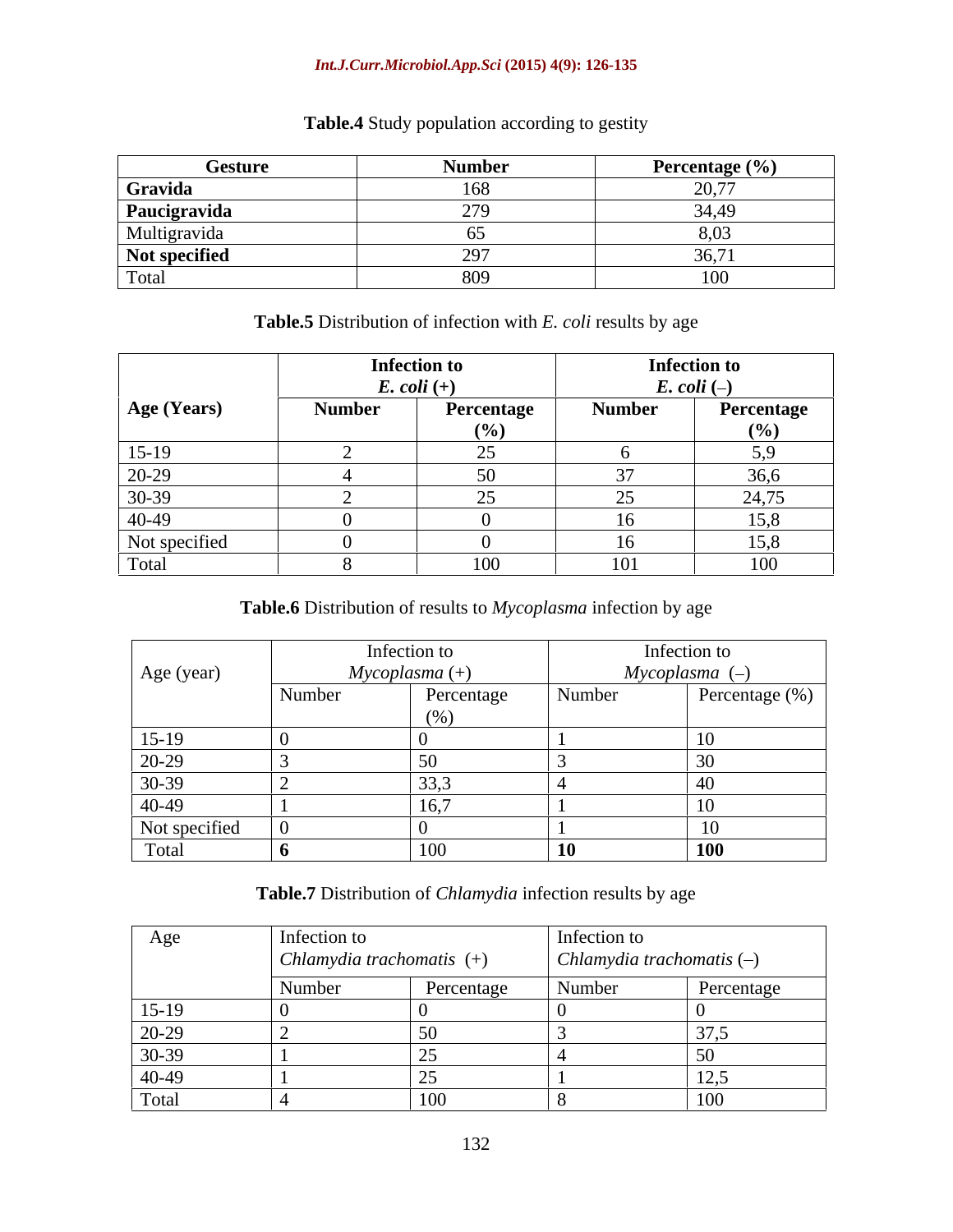## *Int.J.Curr.Microbiol.App.Sci* **(2015) 4(9): 126-135**

| Number |              | <i>Mycoplasma</i> result          |                        |                         |
|--------|--------------|-----------------------------------|------------------------|-------------------------|
|        | Negative     |                                   | Positive               |                         |
| 16     | Number       | (0)                               | $\mathbf{r}$<br>Number | (0)                     |
|        | $\mathbf{U}$ | $\mathsf{v}\mathsf{w},\mathsf{v}$ |                        | $\sim$ $\sim$<br>ັບ ≀ ∙ |

**Figure.1** *E. coli* result



**Figure.2** Result of *Chlamydia* 

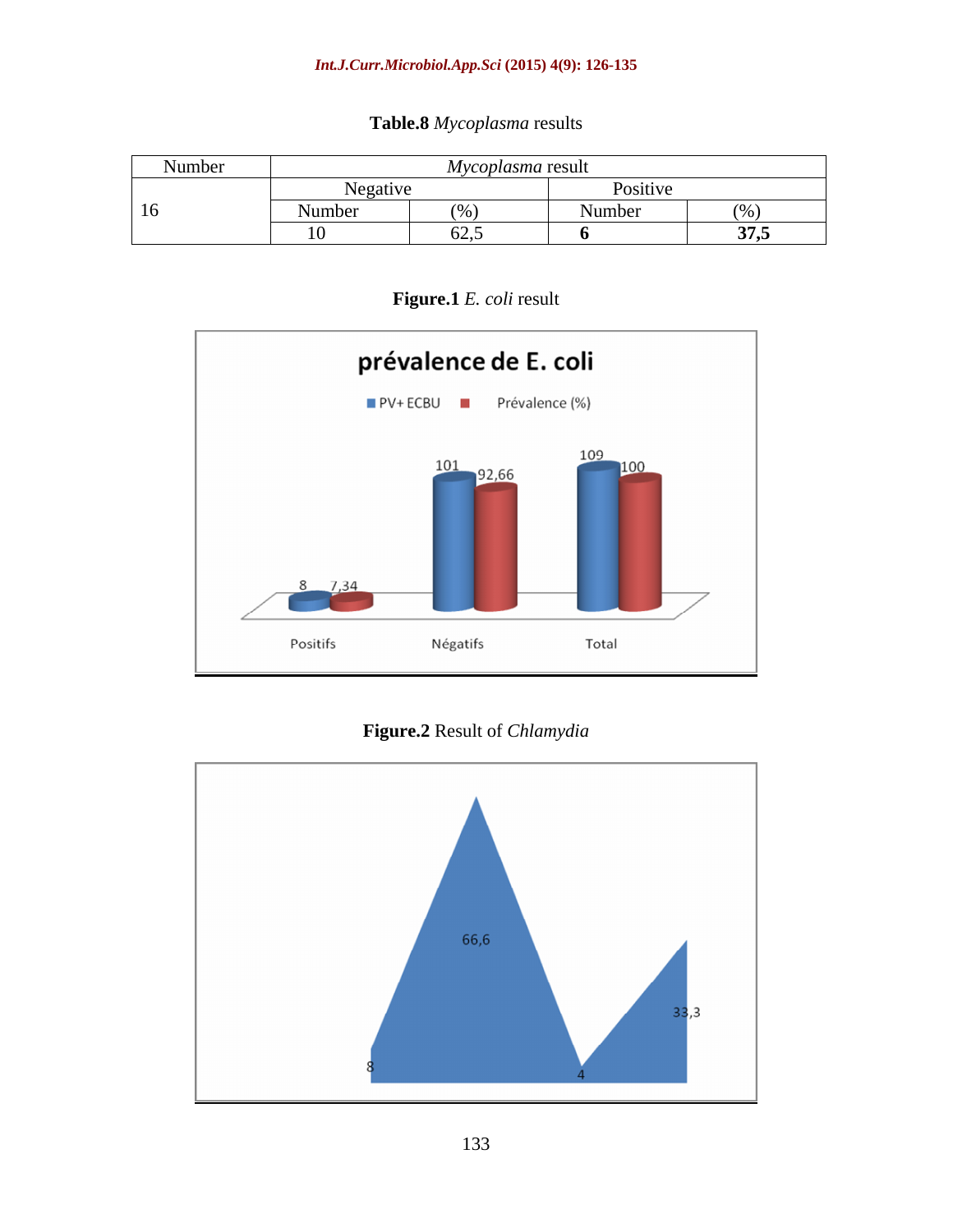From the perspective of age, we have found, equitourinary infection with in our study, that among patients hospitalized GP presenting risks (infectious preterm birth. Am. J. Obstet. or not), age ranges were between  $20-29$  Gynecol., 183:662-8. years and 30–39 years, the most frequent Giullane, J.L., Junior, R.P., *et al.* 2003. were between 20 and 29 years for all women infected. What to suggest that these agents canal em trabalho de parto pregnant are more common in women of reproductive com or premature rupture of right. Others had an age range 13–19 years. membranes premature. *Ginecol.* This reveals how early adolescent *Object*, Pp. 393–399. pregnancy. Thus according to our study, we Goldenberg, R.L., Hauth, J.C., Andrwes, can say that the most risky are those women in advanced reproductive state. However we and preterm delivery. N. Engl. J. have not made the correlation of parity of *Med.*, 342: 1500–7. our patients who have complementary and Ingrid, G., Rours, J.G., Liesbeth Duijts our targeted reviews of bacteria even other clinical factors such as gestity, the Arends Groot Ronald, W., Vincent, appearance of the cervix, reasons for consultation, the appearance of losses and others. The contract of the contract of the contract of the contract of the contract of the contract of the contract of the contract of the contract of the contract of the contract of the contract of the contract of the co

In conclusion, the results suggest that the threat of premature birth and abortions 26:493-502. remain a major concern in women's health. Ingrid, G., Rours, J.G., Ronald, R., Krijger, Indeed the majority of cases are noninfectious causes so unexpected (HTA, Fall, dizziness, oligohydramnios ...) but they can preterm delivery *Chlamydia* be infectious. This is the case of the targeted *trachomatis* and placental bacteria in this study: *E. coli* and specific pathogenic bacteria. The latter occupy a very important place in these conditions and especially the SPB as *Mycoplasma*: 37.5%, Jane Hitti, M.D., Pedro Garcia, *et al.* 2010. *Chlamydia:* 33.3% and *E. coli*: 7.34%. Compared to age, this scourge is more *genitalium* and risk of preterm birth common in women full reproductive status among peruvian women. Sex. of an age of 20-29ans. At last of our study, it Transm. Dis., 37(2): 81–85. is important to know from our targeted Kapatais-Zoumbos, K., Chandler, D.K.F., bacteria to be able to support it in order to Barile, M.F. 1985. Survey of

Andrews, W.W., Goldenberg, R.L., Mercer, B., Iams, J., Meis, P., Moawad, A. of association second-trimester 2006. Which association preterm

genitourinary infection with *Chlamydia* Subsequent spontaneous preterm birth. *Am. J. Obstet. Gynecol.,* 183: 662–8.

- Colonizaçao bacteriana do cervical canal em trabalho de parto pregnant com or premature rupture of membranes premature. *Ginecol. Object, Pp.* 393–399.
- W.W. 2000. Intrauterine infection and preterm delivery. *N. Engl. J. Med.,* 342: 1500–7.
- Henriette, Moll, A., Lidia, R., *et al.* 2011. *Chlamydia trachomatis* infection associated with preterm during pregnancy delivery: a prospective population-based cohort study. *Infect. Dis. Eur. J. Epidemiol.,* 26: 493–502.
- *et al.* 2011. *Chlamydia trachomatis* and placental inflammation in early preterm delivery *Chlamydia trachomatis* and placental inflammation in early preterm delivery. Perinatal Epidemiology. *Eur. J. Epidemiol., 26: 421-428.*
- Correlates of cervical *Mycoplasma genitalium* and risk of preterm birth among peruvian women. *Sex. Transm. Dis.,* 37(2): 81–85.
- reduce this scourge. immunoglobulin A protease activity **References** *Ureaplasma* and *Mycoplasma*: host Barile, M.F. 1985. Survey among selected species of specificity for immunoglobulin A. *Infect. Immun., 47(3): 704-709.* 
	- 2000. The preterm prediction study: **EXEC BELOCAL REGISTER**, MOTIKAWA, M., MINAMI, M., *et al.* Kataoka, S., Yamada, T., Chou, K., Nishida, R., Morikawa, M., Minami, M., *et al.*  2006. Which association preterm